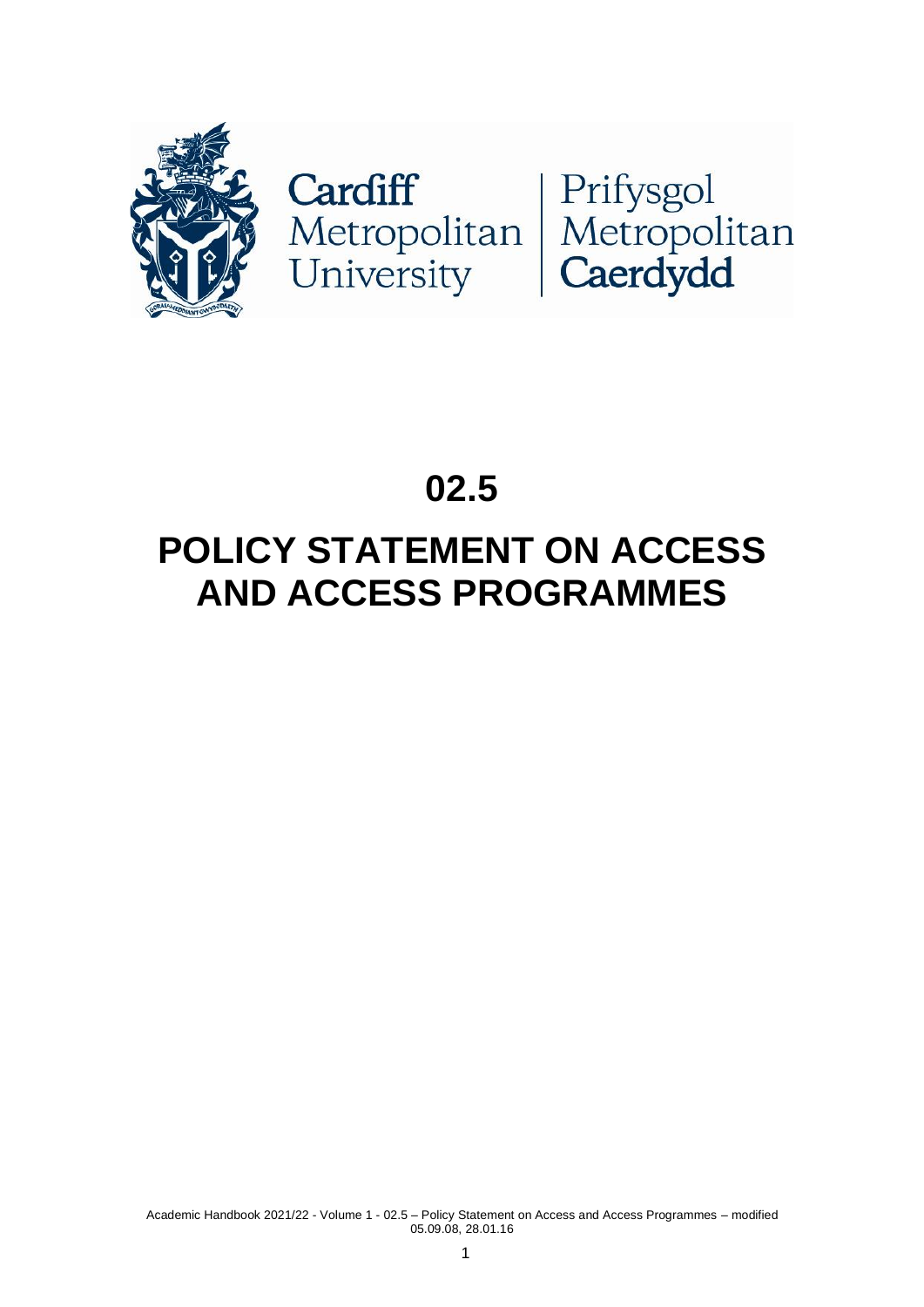

### **POLICY STATEMENT ON ACCESS AND ACCESS PROGRAMMES - ROUTES TO ADVANCED LEVEL STUDY FOR MATURE STUDENTS**

### **1 Background**

Mature returners of all kinds are under represented in the higher education system. The University intends to pursue recruitment of such individuals, recognising that they possess desirable qualities for study at advanced level and that they can make a valuable contribution thereafter to the nation's economy and culture.

Some mature individuals may already be capable of entering onto an advanced programme of study by virtue of academic qualifications and these will be actively recruited. Others, however, though not in possession of the precise pre-requisite qualification for a particular programme, may be capable of success on that programme by virtue of a combination of academic qualifications and relevant experience. In what follows, recognition of this combination is categorised under the banner of "Access".

Yet other mature students will have amassed much relevant experience or other attributes, but lack the academic background (and/or confidence) to pursue successfully a higher level programme. Such individuals may benefit from pre-study on what is referred to below as an "Access Programme".

### **2 Maturity**

The University is constrained in its flexibility towards the interpretation of what constitutes maturity by its associated awarding bodies - UW, Edexcel etc. The rules and regulations of such bodies in this respect must, therefore, be kept in view by those in charge of admissions. This may be further complicated by grant awarding bodies (LEAs) where entry to access programmes is concerned.

### **3 Access Policy Statement**

The University recognises that mature students who do not possess the normal academic entrance qualifications for its advanced programmes are often capable of success on such programmes following direct entry, by virtue of other attributes. Cardiff Metropolitan University will initiate, undertake and keep under review strategies, which attempt to identify